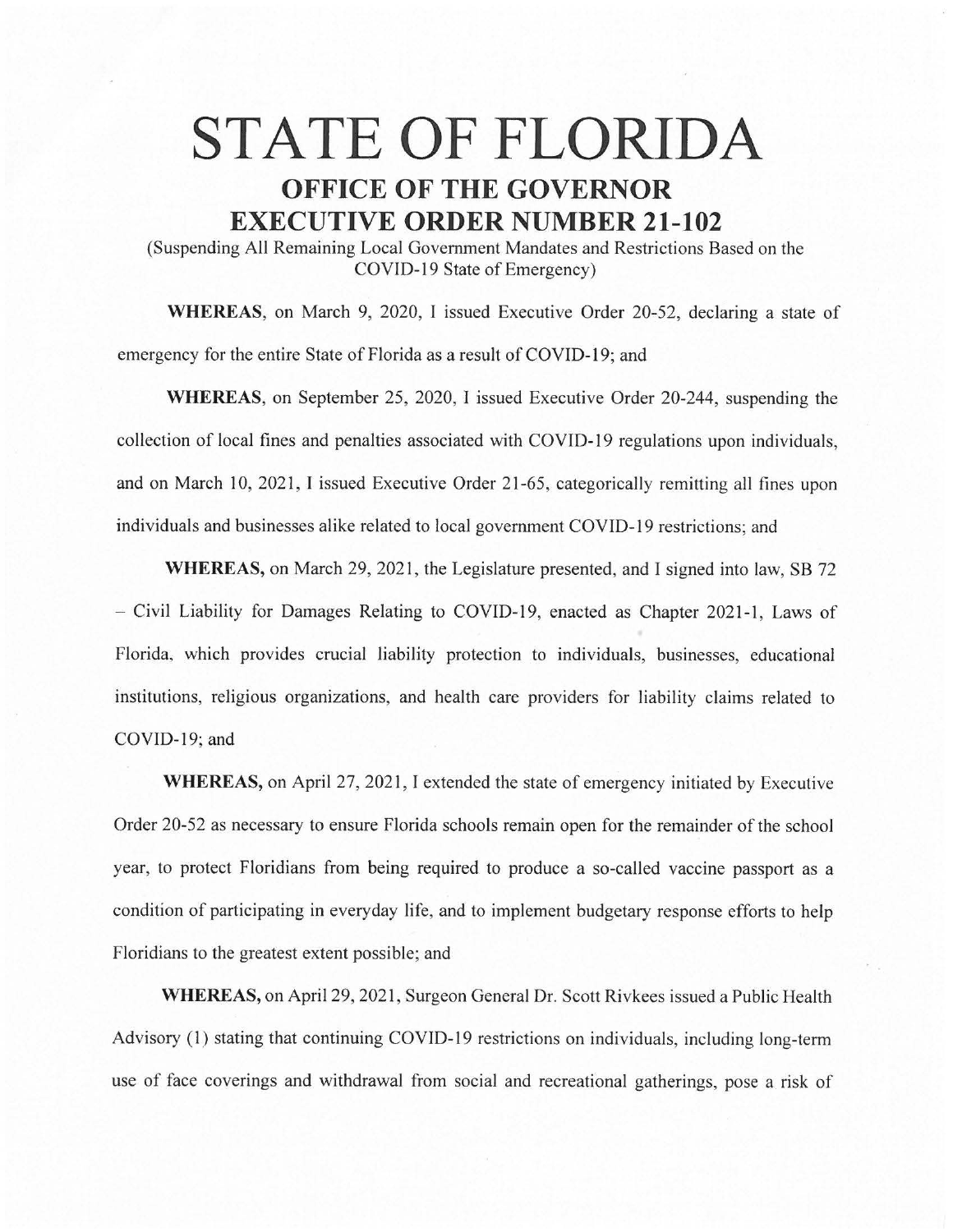adverse and unintended consequences, (2) further expanding vaccine eligibility, and (3) advising government offices to resume in-person operations and services; and

**WHEREAS,** the State of Florida led the national effort to distribute the vaccine to elderly and vulnerable populations and has provided vaccines to nearly 9 million people; and

**WHEREAS,** every eligible Floridian is now legally permitted to obtain a vaccine, and Florida maintains a sufficient supply for every eligible Floridian who desires a vaccine to be vaccinated; and

**WHEREAS,** scientific studies show that vaccines protect individuals from COVID-19 and reduce hospitalizations and deaths caused by COVID-19; and

WHEREAS, the State and the majority of local governments have declined to issue mask mandates; and

**WHEREAS,** a select number of local governments continue to impose mandates and business restrictions, without proper consideration of improving conditions and with no end in sight; and

**WHEREAS,** due to the tremendous steps the State has taken to protect Florida's most vulnerable populations and rapidly offer vaccines to every eligible Floridian who desires one, local communities lack justification in continuing to impose COVID-19 mandates or restrictions upon their citizens; and

**WHEREAS,** with my encouragement, the Florida Legislature passed and I signed SB 2006, a measure designed to curb restrictions and closures of businesses during an extended emergency, to add significant accountability and difficulty for the continuation of any local limitation on the rights or liberties of individuals or businesses, and to declare in no uncertain terms that the policy of the State of Florida will favor a presumption of commercial operation and individual liberty with no toleration for unending and unjustified impediments to that liberty; and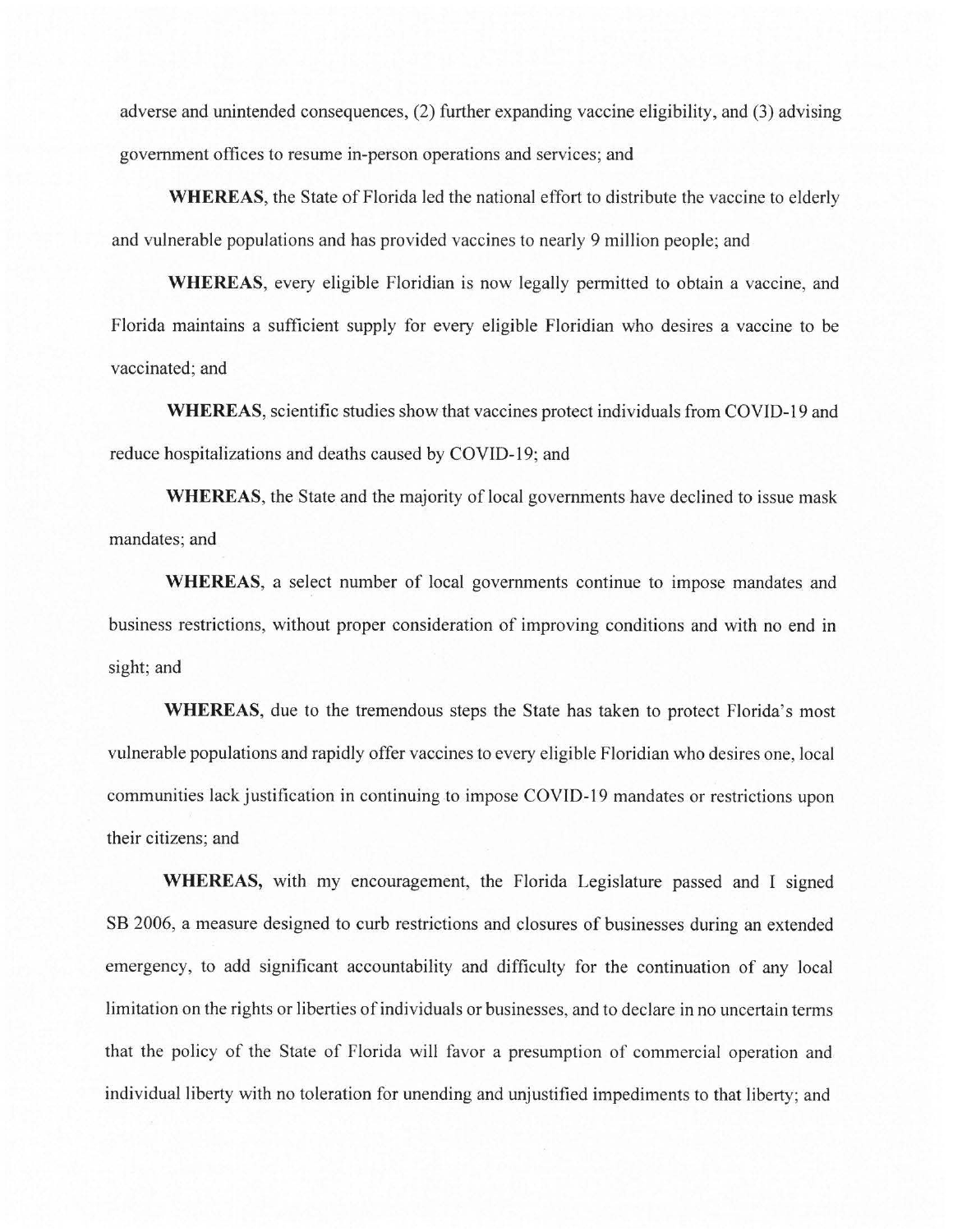**WHEREAS,** in light of these recently enacted reforms, the widespread vaccination of Florida residents, and the sufficient supply of vaccines for all eligible Florida residents, I find that it is necessary for the State of Florida to enhance its rapid and orderly restoration and recovery from the COVID-19 emergency by preempting and suspending all remaining local emergency restrictions on individuals and businesses and to return day-to-day life back to normal everywhere in the State.

**NOW, THEREFORE, I, RON DESANTIS,** as Governor of Florida, by virtue of the authority vested in me by Article IV, Section 1(a) of the Florida Constitution and by the Florida Emergency Management Act, as amended, and all other applicable laws, promulgate the following Executive Order:

Section 1. In order to mitigate the adverse and unintended consequences of the COVID-19 emergency and to accelerate the State's recovery, all local COVID-19 restrictions and mandates on individuals and businesses are hereby suspended.

Section 2. This order eliminates and supersedes any existing emergency order or ordinance issued by a county or municipality that imposes restrictions or mandates upon businesses or individuals due to the COVID-19 emergency.

Section 3. For the remaining duration of the state of emergency initiated by Executive Order 20-52, no county or municipality may renew or enact an emergency order or ordinance, using a local state of emergency or using emergency enactment procedures under Chapters 125, 252, or 166, Florida Statutes, that imposes restrictions or mandates upon businesses or individuals due to the COVID-19 emergency.

Section 4. Nothing herein prohibits a political subdivision of the State from enacting ordinances pursuant to regular enactment procedures to protect the health, safety, and welfare of its population. Only orders and ordinances within the scope of Section 1 based on a local state of